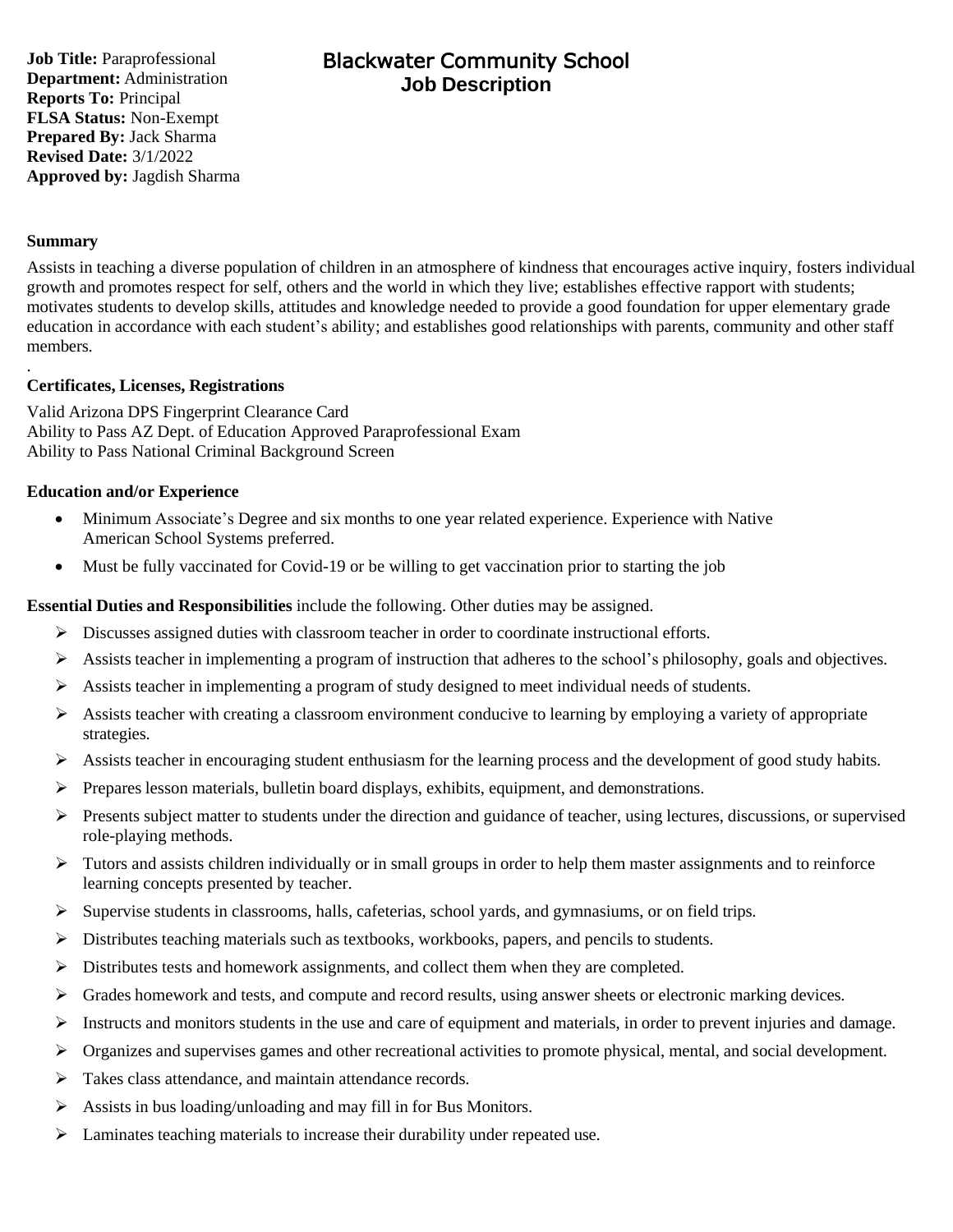- ➢ Organize and label materials, and display students' work in a manner appropriate for their eye levels and perceptual skills.
- ➢ Participate in teacher-parent conferences.
- $\triangleright$  Carries out therapeutic regimens such as behavior modification and personal development programs, under the supervision of special education instructors, psychologists, or speech-language pathologists.
- $\triangleright$  Uses computers, audiovisual aids, and other equipment and materials to supplement presentations.
- $\triangleright$  Provides assistance to students with disabilities with assistive devices, supportive technology, and assistance accessing facilities such as restrooms.
- $\triangleright$  Types, files, and duplicates materials.
- ➢ Maintains good order and discipline among the students, safeguarding their health and safety.
- ➢ Reports signs of learning problems to the teacher and makes referrals as appropriate alongside the teacher.
- ➢ Supports the diverse educational and cultural backgrounds of the students served.
- $\triangleright$  Works with students individually to help them overcome specific learning challenges.
- $\triangleright$  Assists teacher in enforcing classroom rules to teach children proper behavior.
- ➢ Promotes a caring, supportive, purposeful and stimulating environment which is conducive to children's learning.
- $\triangleright$  Assists teacher in managing groups or individual students ensuring differentiation of learning needs, reflecting all abilities.
- $\triangleright$  Ensures that school policies are reflected in daily practice.
- ➢ Participates as part of a whole school team, and attends staff meetings and professional development as required.
- ➢ Establishes and maintains cooperative relationships with other staff members, parents and community members.
- $\triangleright$  Cooperates with the administration in planning activities and events at the school.
- $\triangleright$  Promotes the welfare of children and supports the school in safeguarding children.
- $\triangleright$  Promotes the aims and objectives of the school and maintains its philosophy of education.
- $\triangleright$  Respects the confidentiality of records and information regarding students, parents, and teachers in accordance with accepted professional ethics, and state and federal laws.

## **Supervisory Responsibilities**

This position has no supervisory duties.

**Skills and Abilities:** The following characteristics and physical skills are important for the successful performance of assigned duties.

- $\triangleright$  Ability to show respect and sensitivity for cultural differences, and promote a harassment-free environment.
- ➢ Ability to uphold organizational values by working ethically and with integrity.
- $\triangleright$  Active listening skills.
- $\triangleright$  Ability to identify and resolve problems in a timely manner, gather and analyze information skillfully, and use reason even when dealing with emotional topics.
- $\triangleright$  Ability to focus on solving conflict, not blaming; maintain confidentiality, and keep emotions under control.
- $\triangleright$  Ability to speak clearly and persuasively in positive or negative situations, listen and get clarification, and demonstrate group presentation skills.
- ➢ Ability to effectively present information and respond to questions from groups of managers, students, and the general public.
- $\triangleright$  Ability to write clearly and informatively, present numerical data effectively, read and interpret written information.
- $\triangleright$  Skill to understand business implications of decisions and aligns work with strategic goals.
- ➢ Ability to work within approved budget and conserves organizational resources.